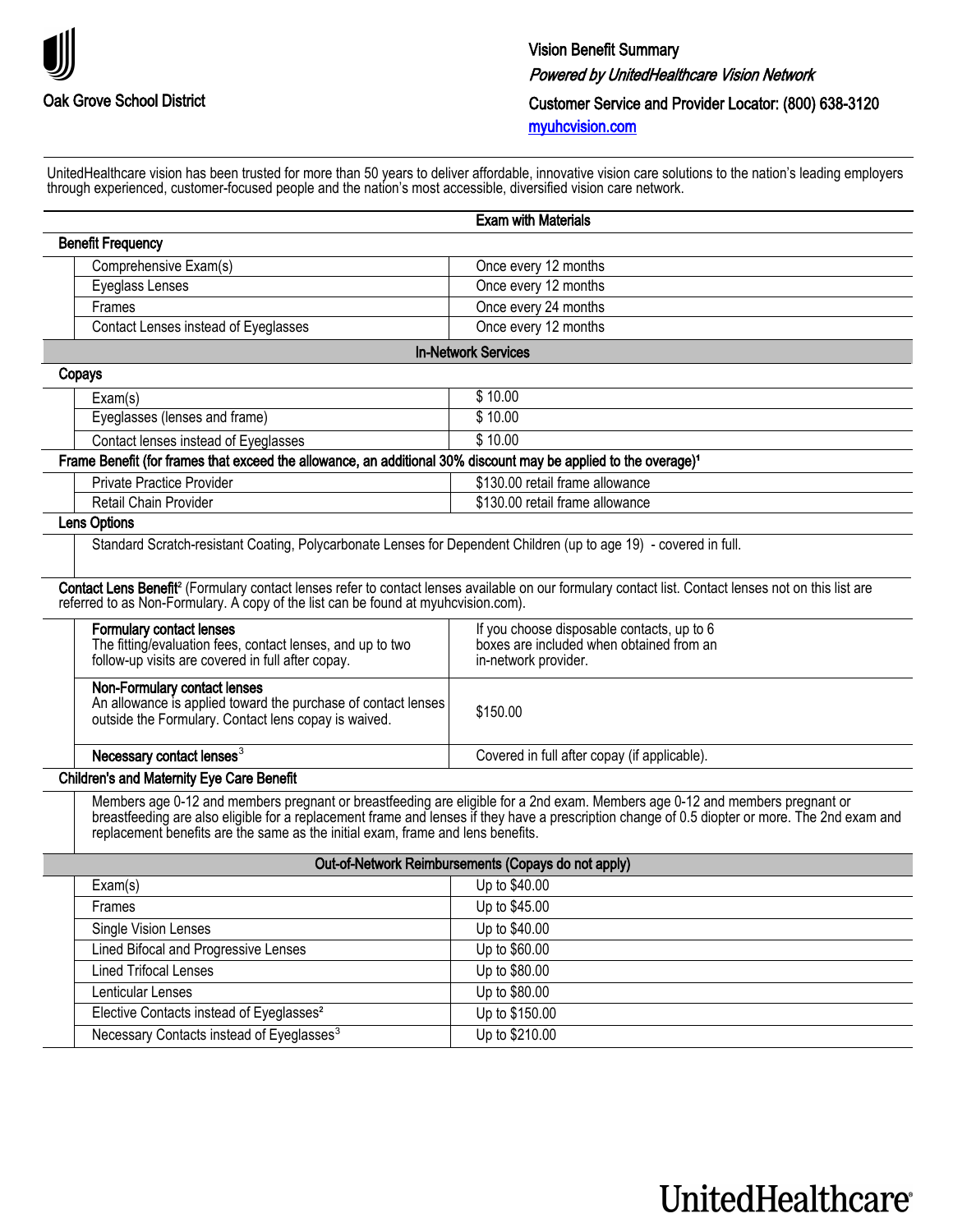## **Discounts**

#### Laser vision

UnitedHealthcare has partnered with QualSight LASIK, the largest LASIK manager in the United States, to provide our members with access to discounted laser vision correction providers. Member savings represent up to 35% off the national average price of Traditional LASIK. Contracted prices start at \$945 per eye for Traditional LASIK and \$1,395 per eye for Custom LASIK. Discounts are also provided on newer technologies such as Custom Bladeless (all laser) LASIK. For more information, visit myuhcvision.com.

## Additional Material

At a participating in-network provider you will receive up to a 20% discount on an additional pair of eyeglasses or contact lenses. This program is available after your vision benefits have been exhausted. Please note that this discount shall not be considered insurance, and that UnitedHealthcare shall neither pay nor reimburse the provider or member for any funds owed or spent. Additional materials do not have to be purchased at the time of initial material purchase.

## Hearing Aids

As a UnitedHealthcare vision plan member, you can save on custom-programmed hearing aids when you buy them from UnitedHealthcare Hearing. To find out more go to UHCHearing.com. When placing your order use promo code MYVISION to get the special price discount.

130% discount available at most participating in-network provider locations. May exclude certain frame manufacturers. Please verify all discounts with your provider. ²Contact lenses are instead of eyeglass lenses and/or eyeglass frames. Coverage for Formulary contact lenses does not apply at all in-network providers. The allowance for Non-Formulary contact lenses applies to materials. No portion will be exclusively applied to the fitting and evaluation.

<sup>3</sup>Necessary contact lenses are determined at the provider's discretion for one or more of the following conditions: Following cataract surgery without intraocular lens implant; to correct extreme vision problems that cannot be corrected with eyeglass lenses and/or frames; with certain conditions such as anisometropia, keratoconus, irregular corneal/astigmatism, aphakia, pathological myopia, aniseikonia, aniridia, facial deformity, or corneal deformity. If your provider considers your contacts necessary, you should ask your provider to contact UnitedHealthcare vision confirming the reimbursement that UnitedHealthcare will make before you purchase such contacts.

## Important to Remember:

## In-Network

- Always identify yourself as a UnitedHealthcare vision member when making your appointment. This will assist the provider in obtaining your benefit information.
- Your participating provider will help you determine which contact lenses are available in the UnitedHealthcare Formulary.
- Patient lens options which are not covered-in-full may be available at a discount at participating providers. Based on state guidelines, lens materials and options may not be available at these discounted prices at all provider locations. Please ask your provider for details. The Lens Options list can be found at myuhcvision.com.

## Choice and Access of Vision Care Providers

UnitedHealthcare offers its vision program through a national network including both private practice and retail chain providers. To access the Provider Locator service or for a printed directory, visit our website myuhcvision.com or call (800) 638-3120, 24 hours a day, seven days a week. You may also view your benefits, search for a provider or print an ID card online at myuhcvision.com.

Retain this UnitedHealthcare vision benefit summary which includes detailed benefit information and instructions on how to use the program. Please refer to your Certificate of Coverage for a full explanation of benefits.

In-Network Provider - Copays and non-covered patient options are paid to provider by program participant at the time of service. Out-of-Network Provider - Participant pays all billed charges to the provider, and UnitedHealthcare reimburses the participant for services rendered up to the maximum allowance. Copays do not apply to out-of-network benefits. Receipts for payments should be submitted within 90 days after the date of service to the following address: UnitedHealthcare Vision, Attn. Claims Department, P.O. Box 30978, Salt Lake City, UT 84130. If it was not reasonably possible to give written proof in the time required, the Company will not reduce or deny the claim for this reason. However, proof must be filed as soon as reasonably possible, but no later than 1 year after the date of service unless the Covered Person was legally incapacitated.

### Customer Service is available toll-free at (800) 638-3120 from 8:00 a.m. to 11:00 p.m. Eastern Time Monday through Friday, and 9:00 a.m. to 6:30 p.m. Eastern Time on Saturday.

This Benefit Summary is intended only to highlight your benefits and should not be relied upon to fully determine coverage. This benefit plan may not cover all of your healthcare expenses. More complete descriptions of benefits and the terms under which they are provided are contained in the certificate of coverage that you will receive upon enrolling in the plan. If this Benefit Summary conflicts in any way with the Policy issued to your employer, the Policy shall prevail.

UnitedHealthcare vision coverage provided by or through UnitedHealthcare Insurance Company, located in Hartford, Connecticut, UnitedHealthcare Insurance Company of New York, located in Islandia, New York, or its affiliates. Administrative services provided by Spectera, Inc., United HealthCare Services, Inc. or their affiliates. Plans sold in Texas use policy form number VPOL.06.TX, VPOL.13.TX or VPOL.18.TX and associated COC form number VCOC.INT.06.TX, VCOC.CER.13.TX or VCOC.18.TX. Plans sold in Virginia use policy form number VPOL.06.VA, VPOL.13.VA or VPOL.18.VA and associated COC form number VCOC.INT.06.VA, VCOC.CER.13.VA or VCOC.18.VA. If you opt to receive vision care services or vision care materials that are not covered benefits under this plan, a participating vision care provider may charge you their normal fee for such services or materials. Prior to providing you with vision care services or vision care materials that are not covered benefits, the vision care provider will provide you with an estimated cost for each service or material upon your request. This cost may be higher than if you had received only covered vision services and you may incur additional out-of-pocket expenses. Eyewear materials may be ordered through our national lab network.

# tedHealthcare

0011400001wWqiaAAC V1105 47731713-2-1-1-R-S 07/01/2022 07/01/2022 - 06/30/2024 NCA-03C (v5.2)